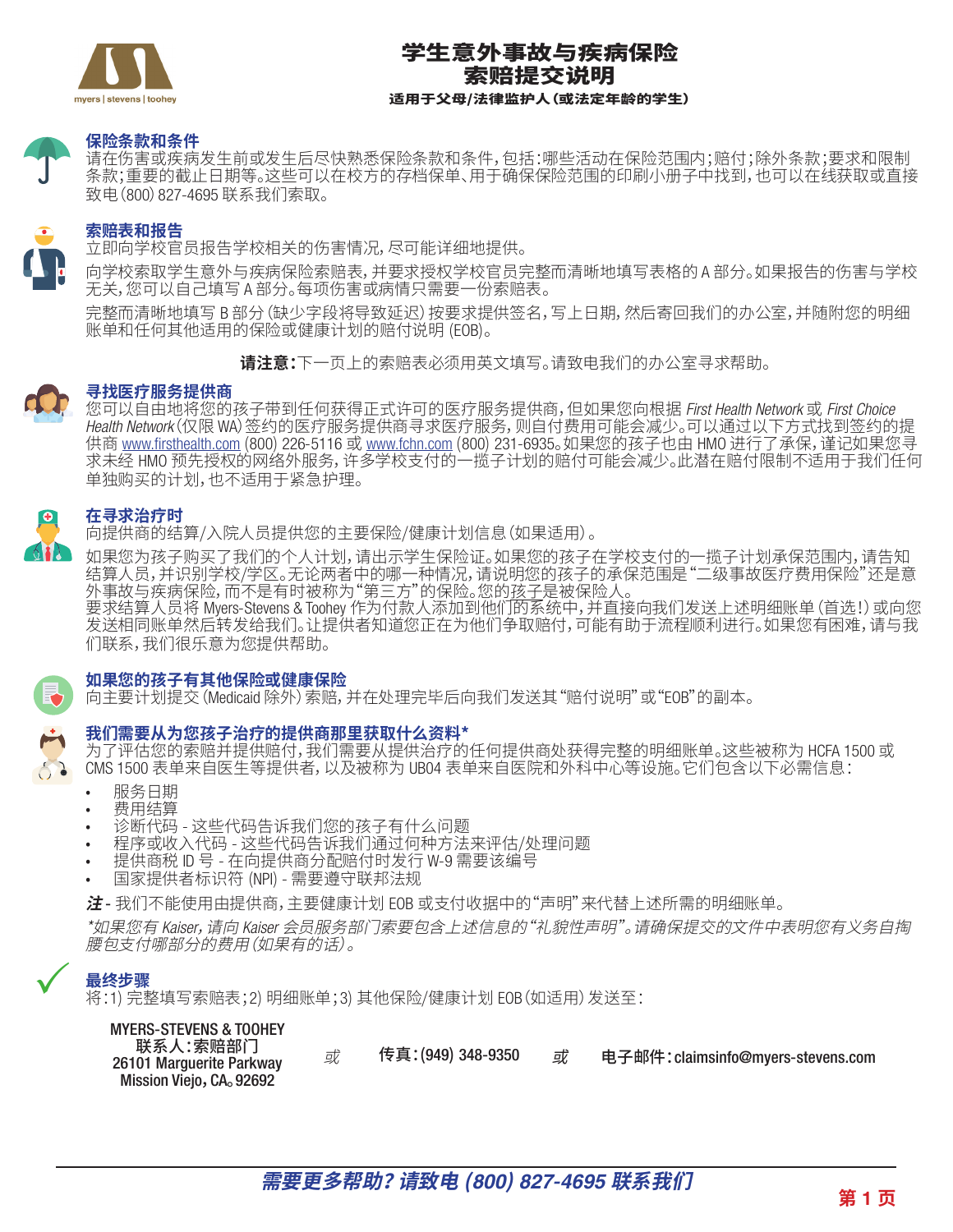

## STUDENT ACCIDENT & SICKNESS INSURANCE CLAIM FORM

| <b>PART A</b>                                                                                                                                                                                                                                                                                                                                                                                                                                                                                                                                                                                                                                                                                                                                                                                                                                                                                                                                                                                                                                                                                                                                                                                                                                                                                                                                                                                                                                                                           |                          | <b>SCHOOL STATEMENT</b> (Parent or legal guardian may complete Part A if injury is not school related) |                                                                                                                   |                                                                                                                         |                                                                                                           |                                  |                           |                    |                                          |                 |
|-----------------------------------------------------------------------------------------------------------------------------------------------------------------------------------------------------------------------------------------------------------------------------------------------------------------------------------------------------------------------------------------------------------------------------------------------------------------------------------------------------------------------------------------------------------------------------------------------------------------------------------------------------------------------------------------------------------------------------------------------------------------------------------------------------------------------------------------------------------------------------------------------------------------------------------------------------------------------------------------------------------------------------------------------------------------------------------------------------------------------------------------------------------------------------------------------------------------------------------------------------------------------------------------------------------------------------------------------------------------------------------------------------------------------------------------------------------------------------------------|--------------------------|--------------------------------------------------------------------------------------------------------|-------------------------------------------------------------------------------------------------------------------|-------------------------------------------------------------------------------------------------------------------------|-----------------------------------------------------------------------------------------------------------|----------------------------------|---------------------------|--------------------|------------------------------------------|-----------------|
| NAME OF CLAIMANT                                                                                                                                                                                                                                                                                                                                                                                                                                                                                                                                                                                                                                                                                                                                                                                                                                                                                                                                                                                                                                                                                                                                                                                                                                                                                                                                                                                                                                                                        | <b>FIRST</b>             | MI                                                                                                     |                                                                                                                   | LAST                                                                                                                    | AGE                                                                                                       | <b>GRADE</b>                     | $\Box$ FEMALE $\Box$ MALE |                    | DATE OF BIRTH<br>MO<br>$\frac{1}{2}$ DAY | $I^{\text{YR}}$ |
| ADDRESS OF CLAIMANT                                                                                                                                                                                                                                                                                                                                                                                                                                                                                                                                                                                                                                                                                                                                                                                                                                                                                                                                                                                                                                                                                                                                                                                                                                                                                                                                                                                                                                                                     |                          |                                                                                                        |                                                                                                                   | <b>CITY</b>                                                                                                             |                                                                                                           | <b>STATE</b>                     |                           | ZIP CODE           |                                          |                 |
| IS THE CLAIMANT A:<br>$\Box$ STUDENT                                                                                                                                                                                                                                                                                                                                                                                                                                                                                                                                                                                                                                                                                                                                                                                                                                                                                                                                                                                                                                                                                                                                                                                                                                                                                                                                                                                                                                                    |                          | ID # FROM ID CARD (If applicable)                                                                      |                                                                                                                   |                                                                                                                         |                                                                                                           |                                  |                           |                    |                                          |                 |
| NAME OF SCHOOL                                                                                                                                                                                                                                                                                                                                                                                                                                                                                                                                                                                                                                                                                                                                                                                                                                                                                                                                                                                                                                                                                                                                                                                                                                                                                                                                                                                                                                                                          |                          |                                                                                                        |                                                                                                                   |                                                                                                                         |                                                                                                           | NAME OF DISTRICT (if applicable) |                           |                    |                                          |                 |
| SCHOOL MAILING ADDRESS                                                                                                                                                                                                                                                                                                                                                                                                                                                                                                                                                                                                                                                                                                                                                                                                                                                                                                                                                                                                                                                                                                                                                                                                                                                                                                                                                                                                                                                                  | <b>STATE</b><br>ZIP CODE | <b>INJURY</b>                                                                                          | Interscholastic Practice<br>□ Interscholastic Game □ P.E. □ Classroom<br>OCCURED: Travel At Home Field Trip Other |                                                                                                                         |                                                                                                           |                                  |                           |                    |                                          |                 |
| WAS THE CLAIMANT PARTICIPATING IN A SPORT NOT SCHOOL SPONSORED AND SUPERVISED?<br>IF YES, LIST NAME OF SPORTS ORGANIZATION:                                                                                                                                                                                                                                                                                                                                                                                                                                                                                                                                                                                                                                                                                                                                                                                                                                                                                                                                                                                                                                                                                                                                                                                                                                                                                                                                                             |                          |                                                                                                        | $\Box$ YES<br>$\Box$ NO                                                                                           | DOES THE SCHOOL HAVE ANY RECORD OF ANY HEALTH COVERAGE FOR THE CLAIMANT?<br>YES<br>$NO$ $\Box$<br>If YES, name of plan: |                                                                                                           |                                  |                           |                    |                                          |                 |
| DATE OF INJURY/SICKNESS<br>MO<br>DAY<br><b>YR</b>                                                                                                                                                                                                                                                                                                                                                                                                                                                                                                                                                                                                                                                                                                                                                                                                                                                                                                                                                                                                                                                                                                                                                                                                                                                                                                                                                                                                                                       |                          | TIME OF INJURY<br>$AM$ / $PM$<br>(CIRCLE ONE)                                                          | $\Box$ LEFT                                                                                                       | WHAT PART OF THE BODY WAS INJURED?<br>$\Box$ RIGHT                                                                      | HAS THE CLAIMANT SUFFERED FROM SAME OR SIMILAR CONDITION BEFORE?<br>$\Box$ YES $\Box$ NO<br>IF YES, WHEN? |                                  |                           |                    |                                          |                 |
| PROVIDE DETAILS ON HOW AND WHERE THE INJURY OR ILLNESS OCCURRED. PLEASE BE SPECIFIC                                                                                                                                                                                                                                                                                                                                                                                                                                                                                                                                                                                                                                                                                                                                                                                                                                                                                                                                                                                                                                                                                                                                                                                                                                                                                                                                                                                                     |                          |                                                                                                        |                                                                                                                   |                                                                                                                         |                                                                                                           |                                  |                           |                    |                                          |                 |
| NAME AND TITLE OF SUPERVISING OFFICIAL AT TIME OF INJURY                                                                                                                                                                                                                                                                                                                                                                                                                                                                                                                                                                                                                                                                                                                                                                                                                                                                                                                                                                                                                                                                                                                                                                                                                                                                                                                                                                                                                                |                          |                                                                                                        |                                                                                                                   | WAS HE/SHE A WITNESS TO THE ACCIDENT?                                                                                   |                                                                                                           | $\Box$ YES                       | $\square$ NO              |                    | DATE SCHOOL WAS NOTIFIED                 |                 |
| NAME AND TITLE OF OFFICIAL COMPLETING FORM                                                                                                                                                                                                                                                                                                                                                                                                                                                                                                                                                                                                                                                                                                                                                                                                                                                                                                                                                                                                                                                                                                                                                                                                                                                                                                                                                                                                                                              |                          |                                                                                                        | SIGNATURE<br>X                                                                                                    |                                                                                                                         |                                                                                                           | DATE SIGNED                      |                           |                    | SCHOOL TELEPHONE NUMBER                  |                 |
| <b>PART B</b>                                                                                                                                                                                                                                                                                                                                                                                                                                                                                                                                                                                                                                                                                                                                                                                                                                                                                                                                                                                                                                                                                                                                                                                                                                                                                                                                                                                                                                                                           |                          | <b>PARENT OR LEGAL GUARDIAN INFORMATION</b>                                                            |                                                                                                                   |                                                                                                                         |                                                                                                           |                                  |                           |                    |                                          |                 |
| NAME OF CLAIMANT'S PRIMARY PHYSICIAN                                                                                                                                                                                                                                                                                                                                                                                                                                                                                                                                                                                                                                                                                                                                                                                                                                                                                                                                                                                                                                                                                                                                                                                                                                                                                                                                                                                                                                                    | <b>ADDRESS</b>           |                                                                                                        |                                                                                                                   |                                                                                                                         |                                                                                                           | PHONE NUMBER                     |                           |                    |                                          |                 |
| IS THE CLAIMANT COVERED, DIRECTLY AND/OR AS A DEPENDENT UNDER ANY OTHER INSURANCE OR HEALTH PLAN(S)?<br>IF YES, NAME OF PLAN(S)                                                                                                                                                                                                                                                                                                                                                                                                                                                                                                                                                                                                                                                                                                                                                                                                                                                                                                                                                                                                                                                                                                                                                                                                                                                                                                                                                         |                          |                                                                                                        |                                                                                                                   |                                                                                                                         | $\Box$ Yes<br>$\Box$ NO                                                                                   |                                  |                           |                    | POLICY NUMBER(S)                         |                 |
| NAME OF CLAIMANT'S EMPLOYER (if applicable)                                                                                                                                                                                                                                                                                                                                                                                                                                                                                                                                                                                                                                                                                                                                                                                                                                                                                                                                                                                                                                                                                                                                                                                                                                                                                                                                                                                                                                             | <b>ADDRESS</b>           |                                                                                                        |                                                                                                                   |                                                                                                                         |                                                                                                           | PHONE NUMBER                     |                           |                    |                                          |                 |
| NAME OF FATHER OR LEGAL MALE GUARDIAN                                                                                                                                                                                                                                                                                                                                                                                                                                                                                                                                                                                                                                                                                                                                                                                                                                                                                                                                                                                                                                                                                                                                                                                                                                                                                                                                                                                                                                                   |                          |                                                                                                        |                                                                                                                   | MOBILE TELEPHONE NO.                                                                                                    |                                                                                                           |                                  |                           |                    | HOME TELEPHONE NO.                       |                 |
| <b>ADDRESS</b>                                                                                                                                                                                                                                                                                                                                                                                                                                                                                                                                                                                                                                                                                                                                                                                                                                                                                                                                                                                                                                                                                                                                                                                                                                                                                                                                                                                                                                                                          |                          |                                                                                                        | <b>CITY</b>                                                                                                       |                                                                                                                         | <b>STATE</b>                                                                                              | ZIP CODE                         |                           |                    |                                          |                 |
| WORK TELEPHONE<br>NAME OF EMPLOYER<br>Self Employed Part Time Intermployed                                                                                                                                                                                                                                                                                                                                                                                                                                                                                                                                                                                                                                                                                                                                                                                                                                                                                                                                                                                                                                                                                                                                                                                                                                                                                                                                                                                                              |                          |                                                                                                        |                                                                                                                   |                                                                                                                         |                                                                                                           |                                  |                           |                    |                                          |                 |
| ADDRESS OF EMPLOYER                                                                                                                                                                                                                                                                                                                                                                                                                                                                                                                                                                                                                                                                                                                                                                                                                                                                                                                                                                                                                                                                                                                                                                                                                                                                                                                                                                                                                                                                     |                          |                                                                                                        | <b>CITY</b>                                                                                                       |                                                                                                                         |                                                                                                           | <b>STATE</b>                     | ZIP CODE                  |                    |                                          |                 |
| NAME OF MOTHER OR LEGAL FEMALE GUARDIAN                                                                                                                                                                                                                                                                                                                                                                                                                                                                                                                                                                                                                                                                                                                                                                                                                                                                                                                                                                                                                                                                                                                                                                                                                                                                                                                                                                                                                                                 |                          |                                                                                                        |                                                                                                                   | MOBILE TELEPHONE NO.                                                                                                    |                                                                                                           |                                  |                           | HOME TELEPHONE NO. |                                          |                 |
| <b>ADDRESS</b>                                                                                                                                                                                                                                                                                                                                                                                                                                                                                                                                                                                                                                                                                                                                                                                                                                                                                                                                                                                                                                                                                                                                                                                                                                                                                                                                                                                                                                                                          |                          |                                                                                                        | <b>CITY</b>                                                                                                       |                                                                                                                         |                                                                                                           | <b>STATE</b>                     | ZIP CODE                  |                    |                                          |                 |
| NAME OF EMPLOYER                                                                                                                                                                                                                                                                                                                                                                                                                                                                                                                                                                                                                                                                                                                                                                                                                                                                                                                                                                                                                                                                                                                                                                                                                                                                                                                                                                                                                                                                        |                          | Self Employed Part Time Unemployed                                                                     |                                                                                                                   |                                                                                                                         |                                                                                                           |                                  | WORK TELEPHONE            |                    |                                          |                 |
| ADDRESS OF EMPLOYER                                                                                                                                                                                                                                                                                                                                                                                                                                                                                                                                                                                                                                                                                                                                                                                                                                                                                                                                                                                                                                                                                                                                                                                                                                                                                                                                                                                                                                                                     |                          |                                                                                                        | <b>CITY</b>                                                                                                       |                                                                                                                         |                                                                                                           | <b>STATE</b>                     | ZIP CODE                  |                    |                                          |                 |
| AUTHORIZATION: I hereby authorize any School, Participating Organization, Policyholder, trust, employer, insurance company, health plan, medical/dental provider or other person or entity to release any<br>information/documentation needed to process this claim to Myers-Stevens & Toohey & Co., Inc. (MST) or its insuring company when requested by them to do so. This may include but is not limited to:<br>details of the reported loss; identification of witnesses and supervisors; verification of other insurance or health coverage; coverage terms; explanations of benefits; complete health records including those<br>involving mental/emotional disorders and substance abuse; prescription drug history and fully itemized bills in the form of CMS/HCFA 1500s and UB04s. If the claim is reportedly the result of participating<br>in a School, Participating Organization or Policyholder activity, I authorize MST to share information concerning this claim as necessary with representatives of the School, Participating Organization or<br>Policyholder as applicable. I understand that the authorization to release claim-related information/documentation to MST will terminate two years from the date of signature unless terminated in writing on<br>an earlier date by me. A photo static/digital copy of this authorization shall be considered as valid and effective as the original.<br>SIGNATURE X<br>RELATIONSHIP TO CLAIMANT<br>NAME<br>DATE |                          |                                                                                                        |                                                                                                                   |                                                                                                                         |                                                                                                           |                                  |                           |                    |                                          |                 |
| ASSIGNMENT OF BENEFITS: I authorize the payment of benefits directly to the provider(s) of services and/or supplies associated with this claim.                                                                                                                                                                                                                                                                                                                                                                                                                                                                                                                                                                                                                                                                                                                                                                                                                                                                                                                                                                                                                                                                                                                                                                                                                                                                                                                                         |                          |                                                                                                        |                                                                                                                   |                                                                                                                         |                                                                                                           |                                  |                           |                    |                                          |                 |
| NAME                                                                                                                                                                                                                                                                                                                                                                                                                                                                                                                                                                                                                                                                                                                                                                                                                                                                                                                                                                                                                                                                                                                                                                                                                                                                                                                                                                                                                                                                                    |                          | RELATIONSHIP TO CLAIMANT                                                                               |                                                                                                                   |                                                                                                                         |                                                                                                           | SIGNATURE X                      |                           |                    | DATE                                     |                 |
| FRAUD WARNING: Any person who knowingly and with intent to defraud any insurance company or other persons, files a statement of claim containing any materially false information, or conceals for the<br>purpose of misleading, information concerning any fact material thereto commits a fraudulent insurance act, which is a crime, subject to criminal prosecution and/or civil penalties.<br>I have read and acknowledge the General Fraud Warning above and the specific version for my state on the reverse side.                                                                                                                                                                                                                                                                                                                                                                                                                                                                                                                                                                                                                                                                                                                                                                                                                                                                                                                                                               |                          |                                                                                                        |                                                                                                                   |                                                                                                                         |                                                                                                           |                                  |                           |                    |                                          |                 |
| NAME                                                                                                                                                                                                                                                                                                                                                                                                                                                                                                                                                                                                                                                                                                                                                                                                                                                                                                                                                                                                                                                                                                                                                                                                                                                                                                                                                                                                                                                                                    |                          |                                                                                                        |                                                                                                                   |                                                                                                                         |                                                                                                           |                                  |                           |                    | DATE                                     |                 |